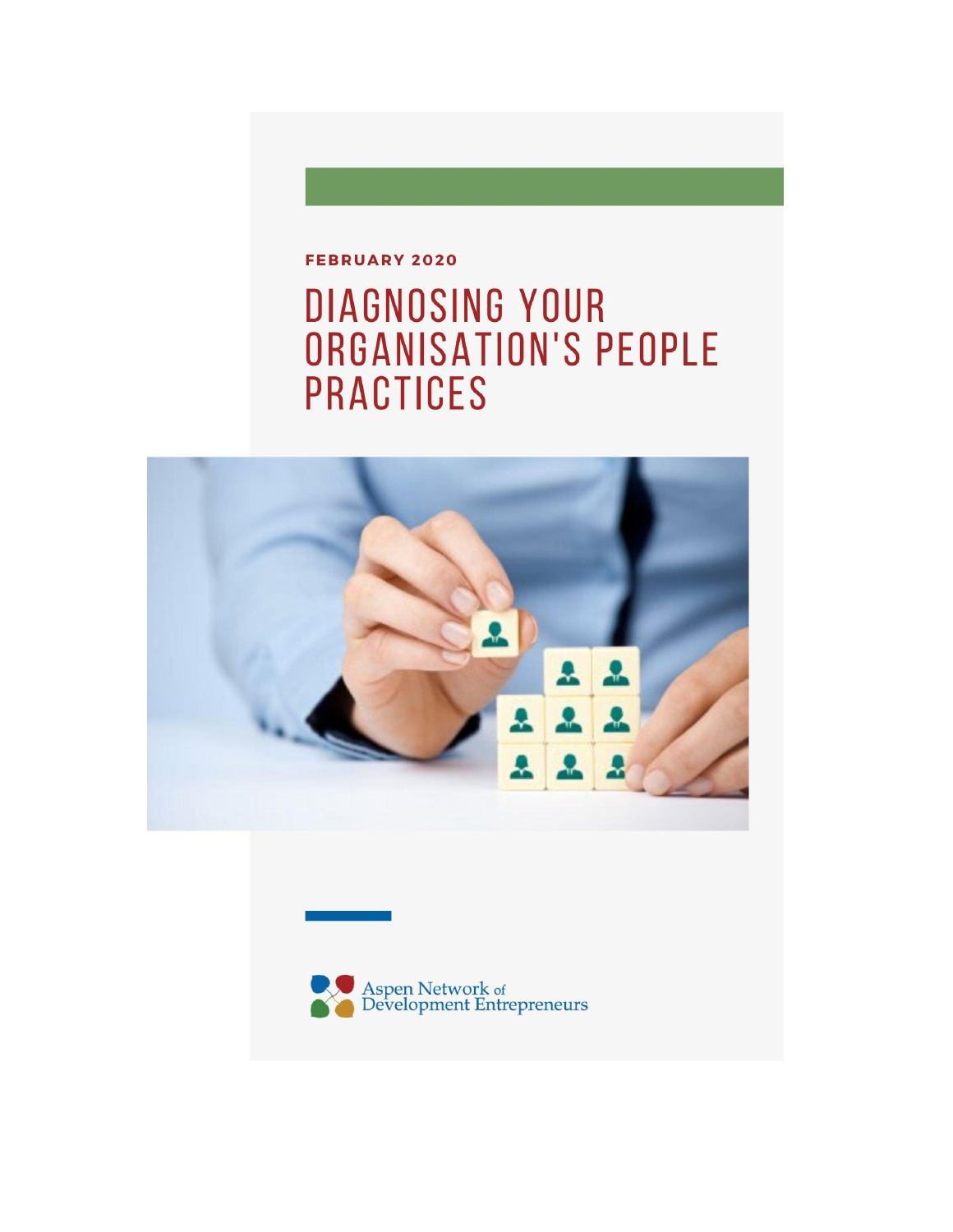# Diagnosing your Organization's People Practices

Good human resources practices go a long way in helping build a business, ensure employee satisfaction, and even boost employee productivity. This document is a tool that has been put together by Aspen Network of Development Entrepreneurs member organizations in India, to support the ongoing efforts of the Talent Learning Lab to help organizations conceptualize a big picture review of their strengths and weaknesses in people management. The results of the questionnaire can assist in identifying priorities and changes that are most needed to support your company's growth.

The tool includes **five areas for assessment**:

- 1. Company performance management
- 2. Organizational design and human resource management
- 3. Leadership, governance, and ethics
- 4. Company culture
- 5. Gender-inclusive business

#### How to Use This Tool

- 1. Identify the appropriate functional leads on your team to participate in this assessment. Review the statements to be evaluated; feel free to remove any statements that do not apply or add additional statements that would help in your organizational analysis.
- 2. Share the assessment worksheet with identified participants, clearly explaining your goals.
- 3. For each question, participants should evaluate whether the organization operates more like the "weak" or "strong statement" by checking a number between 1-7 reflecting the extent to which behavior exists.
- 4. Collect and consolidate responses to determine where along the spectrum participants believe your organization falls for each metric.
- 5. Review the results of the survey together, making sure to discuss both statements where most participants agreed on the company's performance as well as differing opinions.
- 6. Create an action plan to address the areas of greatest weakness.

### Acknowledgements

Thanks to ANDE Members **Stanford Seed** for initiating the process that resulted in this document, **Amani Institute** for strengthening this resource through their review and feedback, and **Value for Women** for bringing an inclusive lens to the survey.



The **Aspen Network of Development Entrepreneurs (ANDE)** is a global network of organizations that propel entrepreneurship in emerging markets. ANDE members provide critical financial, educational, and business support services to small and growing businesses (SGBs) based on the conviction that SGBs will create jobs, stimulate long-term economic growth, and produce environmental and social benefits. Ultimately, we believe that SGBs can help lift countries out of poverty.

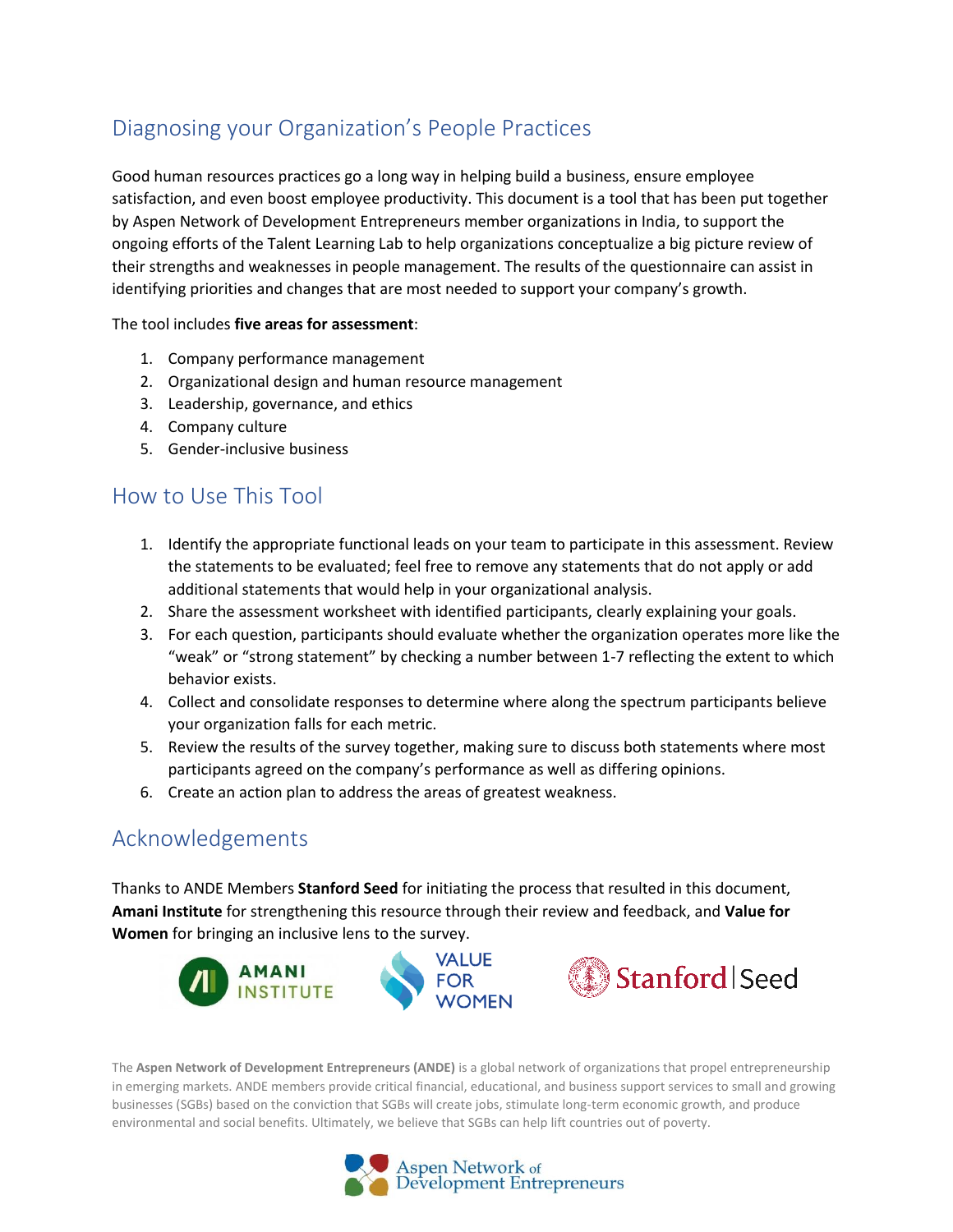# People Practices Diagnostic Tool

#### 1. Company performance management

|     | Weak                                                                                                                                         | 1 | 2 | 3 | 4 | 5 | 6 | 7 | <b>Strong</b>                                                                                                                                                                                                                                                                    |  |
|-----|----------------------------------------------------------------------------------------------------------------------------------------------|---|---|---|---|---|---|---|----------------------------------------------------------------------------------------------------------------------------------------------------------------------------------------------------------------------------------------------------------------------------------|--|
| 1.1 | Our company sets objectives<br>every now and then. They are<br>not formally tracked or<br>consistently tied to the<br>company's performance. |   |   |   |   |   |   |   | Our company performance is managed<br>through setting and tracking both<br>financial and non-financial goals and<br>objectives which are specific,<br>measurable, delegated and have due<br>dates. These goals are ultimately tied<br>to the company's financial<br>performance. |  |
| 1.2 | Our company measures its<br>performance only by financial<br>metrics and these are reviewed<br>by senior management only.                    |   |   |   |   |   |   |   | There are visible metrics within our<br>organization. Employees know the<br>status of products/services quality,<br>delivery timelines and cost targets.                                                                                                                         |  |
| 1.3 | The senior management team is<br>assessed and compensated only<br>on the performance of their<br>functional area.                            |   |   |   |   |   |   |   | The senior management team's<br>performance and compensation is<br>based upon overall company financial<br>performance.                                                                                                                                                          |  |
| 1.4 | Our company has not instituted a<br>system of performance metrics.                                                                           |   |   |   |   |   |   |   | Our company has performance metrics<br>across the organization that capture<br>financial and non-financial measures.                                                                                                                                                             |  |

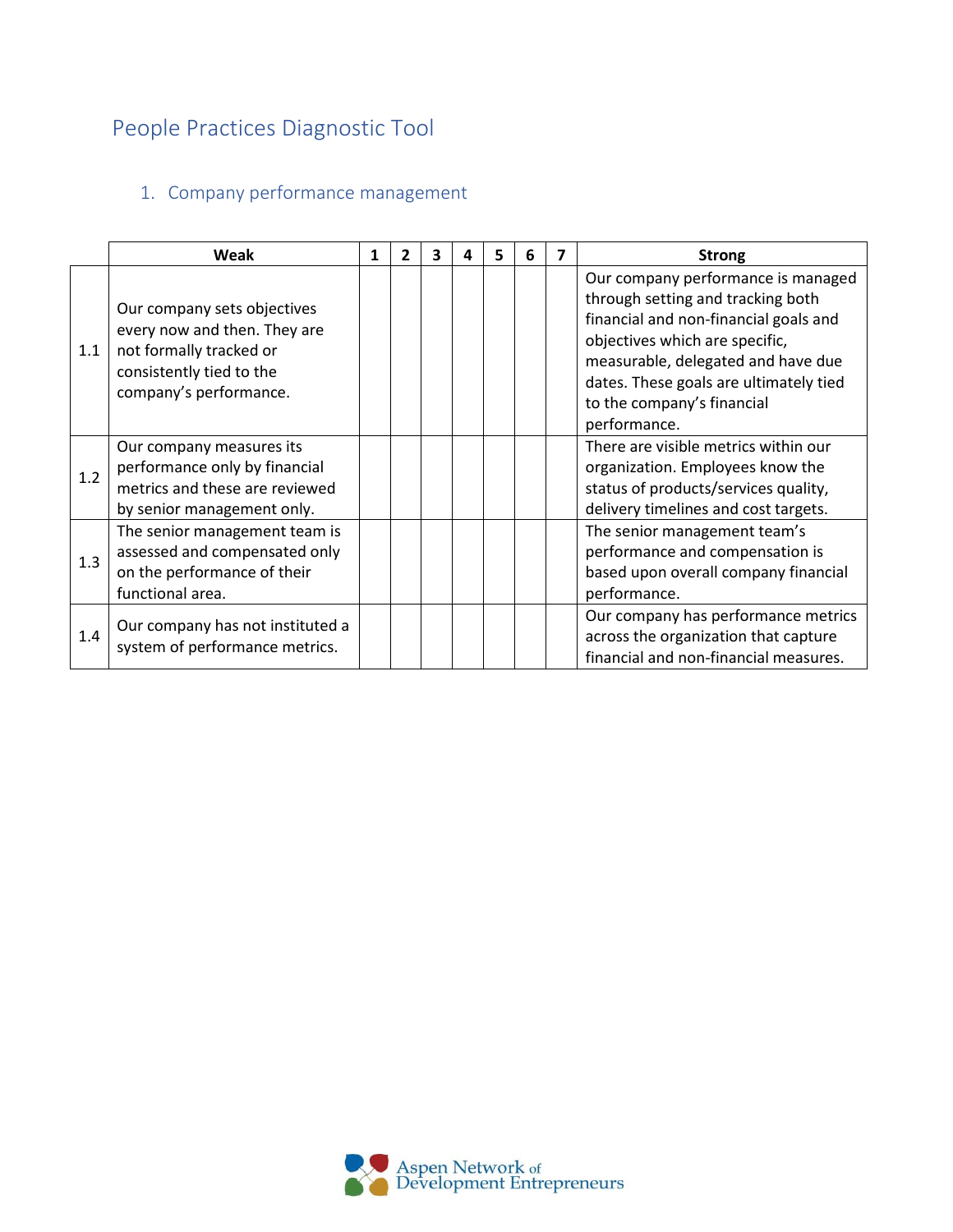# 2. Organizational design and human resource management

|     | Weak                                                                                                                                                   | $\mathbf{1}$ | $\overline{2}$ | $\overline{\mathbf{3}}$ | 4 | 5 | 6 | $\overline{ }$ | <b>Strong</b>                                                                                                                                                                                                                                                                                          |
|-----|--------------------------------------------------------------------------------------------------------------------------------------------------------|--------------|----------------|-------------------------|---|---|---|----------------|--------------------------------------------------------------------------------------------------------------------------------------------------------------------------------------------------------------------------------------------------------------------------------------------------------|
| 2.1 | The positions in the<br>company are generic and<br>not documented or<br>communicated internally.                                                       |              |                |                         |   |   |   |                | Our organization has specifically designating<br>positions and clear reporting relationships which<br>are documented in an organization chart shared<br>with all employees. Each role has a written job<br>description.                                                                                |
| 2.2 | We manage strategic<br>initiatives through our<br>individuals. Our<br>organization design is<br>generic and not inked to<br>any strategic initiatives. |              |                |                         |   |   |   |                | Our company's organization design reflects our<br>company's strategy. (eg: if strategy is to<br>consistently innovate, we have an R&D function.                                                                                                                                                        |
| 2.3 | Although our organization<br>has grown, we have not<br>considered restructuring.                                                                       |              |                |                         |   |   |   |                | We change our organization structure as needed.                                                                                                                                                                                                                                                        |
| 2.4 | Hiring employees at our<br>company happens as<br>needed. Process is<br>dependent on the<br>situation and hiring<br>manager and CEO.                    |              |                |                         |   |   |   |                | Talent acquisition at our company is thoughtful<br>and structured, and documented. When gaps in<br>critical skill sets are identified, there is a consistent<br>method for sourcing, recruiting, interviewing and<br>making hiring decisions. For most part, methods<br>are documented.                |
| 2.5 | There is no formal<br>performance review<br>process for employees at<br>our company.                                                                   |              |                |                         |   |   |   |                | Our company conducts an annual performance<br>review process for all employees. The review is<br>based upon preset goals and/or measurable<br>performance indicators. Both positive and<br>constructive feedback is delivered by the manager<br>to the employee verbally and documented in<br>writing. |
| 2.6 | We do not offer any<br>training or only offer on<br>the job training by a co-<br>worker, when a new<br>employee is hired.                              |              |                |                         |   |   |   |                | We have processes in place for identifying<br>employee gaps in skills and offering the necessary<br>training through in-house as well as external<br>experts such as consultants and certified trainers.                                                                                               |
| 2.7 | Leadership rarely<br>communicates<br>information about<br>strategy, goals, personnel<br>changes and achievements<br>to employees.                      |              |                |                         |   |   |   |                | There is a deliberate communication scheme<br>within our organization. Employees are kept<br>knowledgeable about company strategy, goals,<br>achievements, and personnel changes through all-<br>hands, staff, one-on-one meetings, or email.                                                          |
| 2.8 | There is a clear disconnect<br>between the organization<br>culture and the company's<br>mission and values.                                            |              |                |                         |   |   |   |                | The organizational culture aligns fully with the<br>company's mission and values.                                                                                                                                                                                                                      |

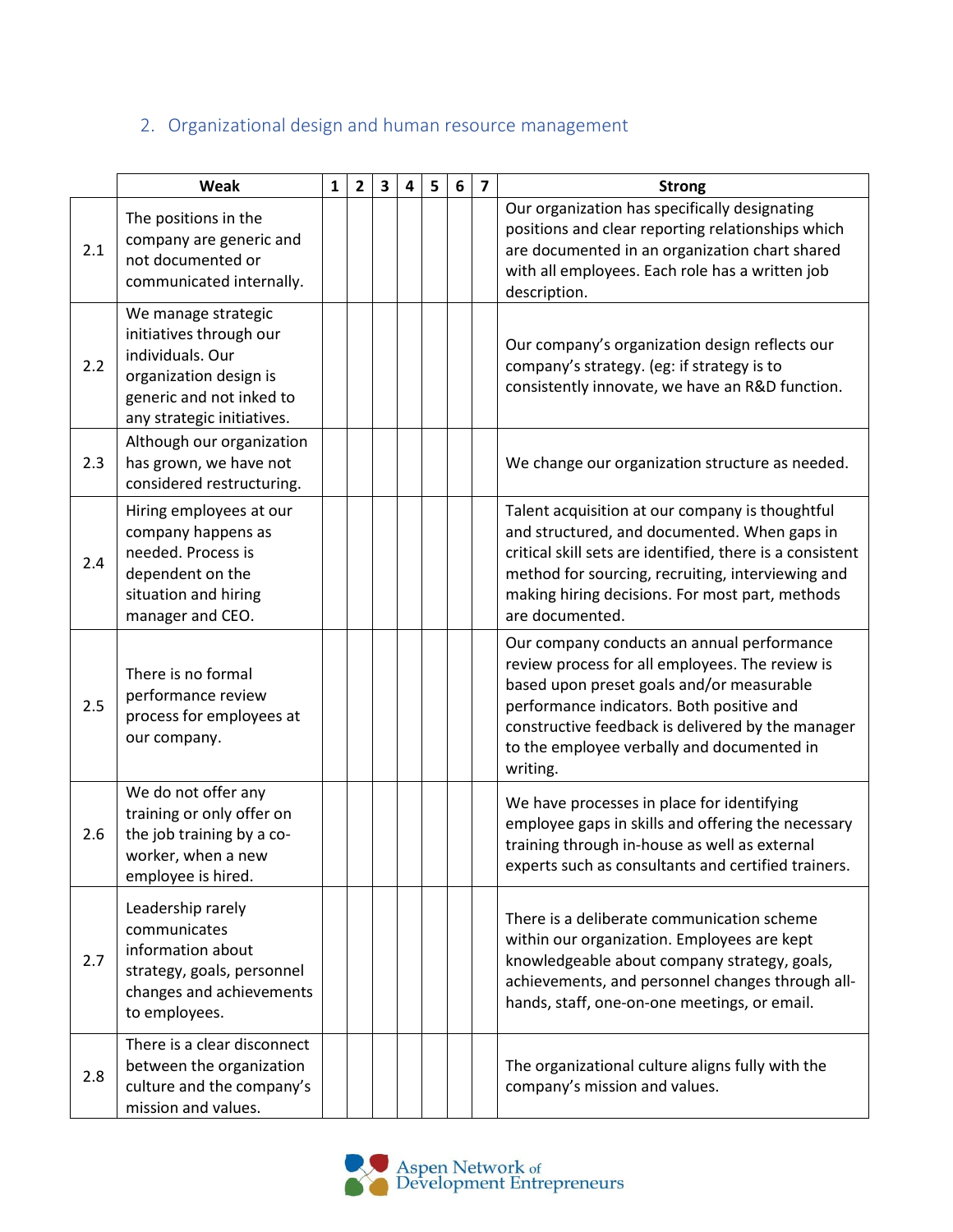# 3. Leadership, governance, and ethics

|     | Weak                                                                                                                                                                        | $\mathbf{1}$ | $\overline{2}$ | 3 | 4 | 5 | 6 | 7 | <b>Strong</b>                                                                                                                                         |  |
|-----|-----------------------------------------------------------------------------------------------------------------------------------------------------------------------------|--------------|----------------|---|---|---|---|---|-------------------------------------------------------------------------------------------------------------------------------------------------------|--|
| 3.1 | Employees at our company<br>understand the aspect of the<br>business where they<br>contribute, yet not necessarily<br>share the same view of where<br>the company is going. |              |                |   |   |   |   |   | Our CEO's vision for our company is<br>well communicated throughout the<br>organization. It inspires and aligns<br>employees across the organization. |  |
| 3.2 | Our management team<br>members' experience varies by<br>function. Individuals cover their<br>functional area, yet cross-<br>functional management is<br>limited.            |              |                |   |   |   |   |   | We have a capable management team.<br>Our leaders consistently demonstrate<br>both leadership as well as functional<br>area expertise.                |  |
| 3.3 | The company leadership is<br>primarily the company owners,<br>who wear many hats<br>interchangeably.                                                                        |              |                |   |   |   |   |   | Our company has separate<br>representatives for Marketing / Sales,<br>Operations, Finance, R&D (if<br>applicable), and HR.                            |  |
| 3.4 | Most important decisions at<br>our company are made by the<br>CEO.                                                                                                          |              |                |   |   |   |   |   | Decisions are made at all levels in the<br>organization. When issues arise that<br>require senior leadership to engage,<br>they are escalated.        |  |
| 3.5 | It is not clear what would<br>happen to our company if our<br>current leader departs.                                                                                       |              |                |   |   |   |   |   | Our company has a sound succession<br>plan in place.                                                                                                  |  |
| 3.6 | Our company doesn't have a<br>board of directors or the one<br>we have does not actively<br>contribute to the well-being of<br>the company.                                 |              |                |   |   |   |   |   | We have an active, independent board<br>of directors which holds management<br>accountable for the company's well-<br>being.                          |  |

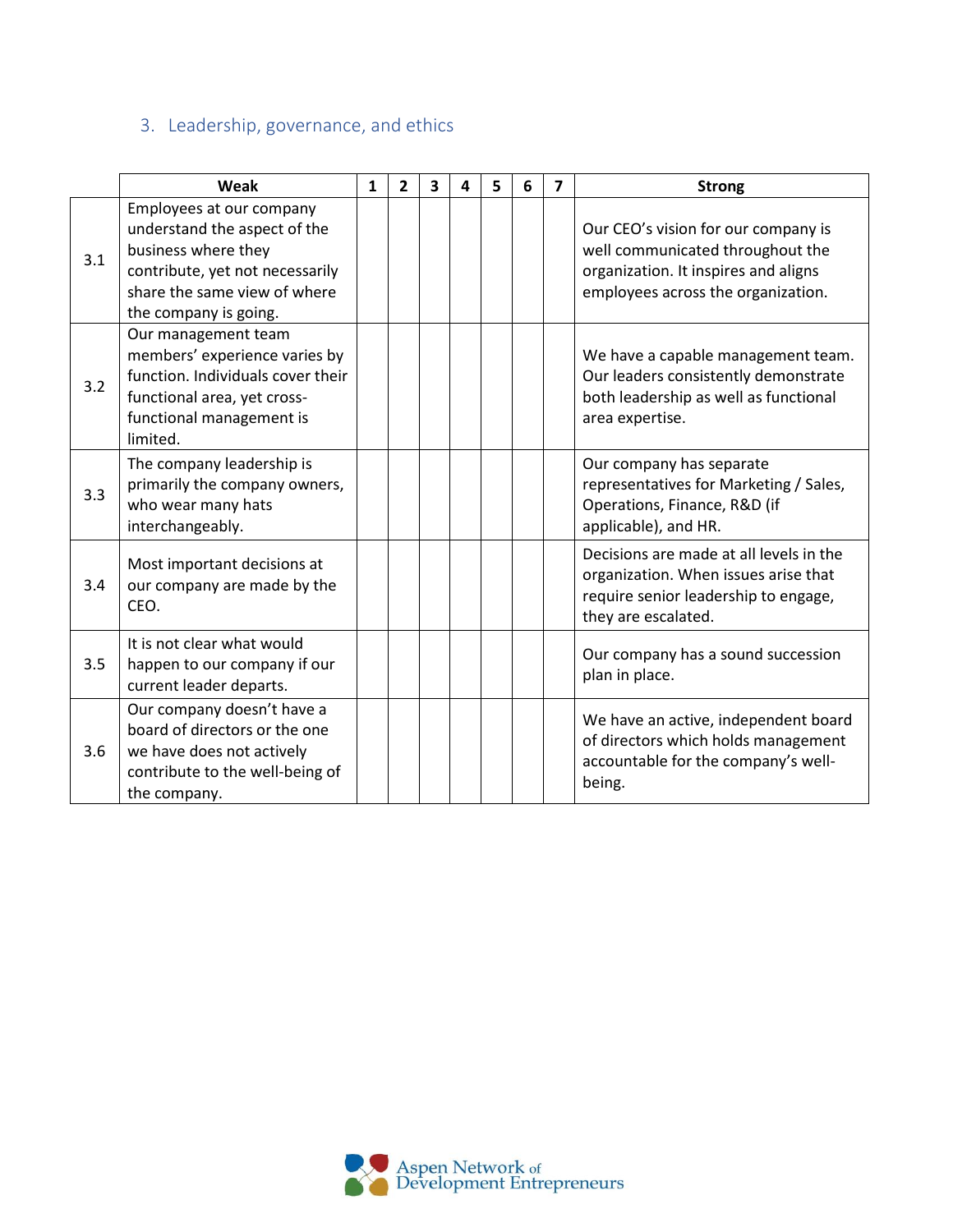#### 4. Company culture

|     | Weak                                                                                                                                                                                                                                                                   | $\mathbf{1}$ | $\overline{2}$ | 3 | 4 | 5 | 6 | $\overline{7}$ | <b>Strong</b>                                                                                                                                                             |
|-----|------------------------------------------------------------------------------------------------------------------------------------------------------------------------------------------------------------------------------------------------------------------------|--------------|----------------|---|---|---|---|----------------|---------------------------------------------------------------------------------------------------------------------------------------------------------------------------|
| 4.1 | Our company's communication<br>style is closed, guarded and<br>does not support employees<br>speaking their minds freely.<br>Employees are afraid to speak<br>to each other or call each other<br>out when behavior detrimental<br>to company culture is<br>displayed. |              |                |   |   |   |   |                | Our company's communication style is<br>open, honest and supports all to speak<br>their minds. Anyone can communicate<br>with anyone freely without fear of<br>reprimand. |
| 4.2 | Our company approaches<br>decision making in a closed,<br>hierarchical way.                                                                                                                                                                                            |              |                |   |   |   |   |                | Our company approaches decision<br>making in a consensual and inclusive<br>way.                                                                                           |
| 4.3 | Our company has no formal<br>reward and recognition scheme<br>for employees.                                                                                                                                                                                           |              |                |   |   |   |   |                | Our company has a formal reward and<br>recognition scheme that encourages<br>employees to deliver excellent work.                                                         |
| 4.4 | Our company is highly<br>bureaucratic in terms of<br>policies, procedures, appraisal<br>cycles and speed in decision<br>making.                                                                                                                                        |              |                |   |   |   |   |                | Our company is lean and exceptionally<br>efficient in terms of policies,<br>procedures, appraisal cycles and speed<br>in decision making.                                 |
| 4.5 | Our key values are unclear (not<br>explicitly spelt out) and not<br>well internalized by our<br>employees.                                                                                                                                                             |              |                |   |   |   |   |                | Our key values are explicitly spelt out,<br>known by all employees and reinforced<br>by our leadership.                                                                   |
| 4.6 | Failure is not tolerated in our<br>company and employees are<br>afraid to take risks for fear of<br>reprimand.                                                                                                                                                         |              |                |   |   |   |   |                | Tolerance for risk and failure are<br>embraced in our company. Lessons<br>learned are collated and shared within<br>the company - with no fear of<br>reprimand.           |

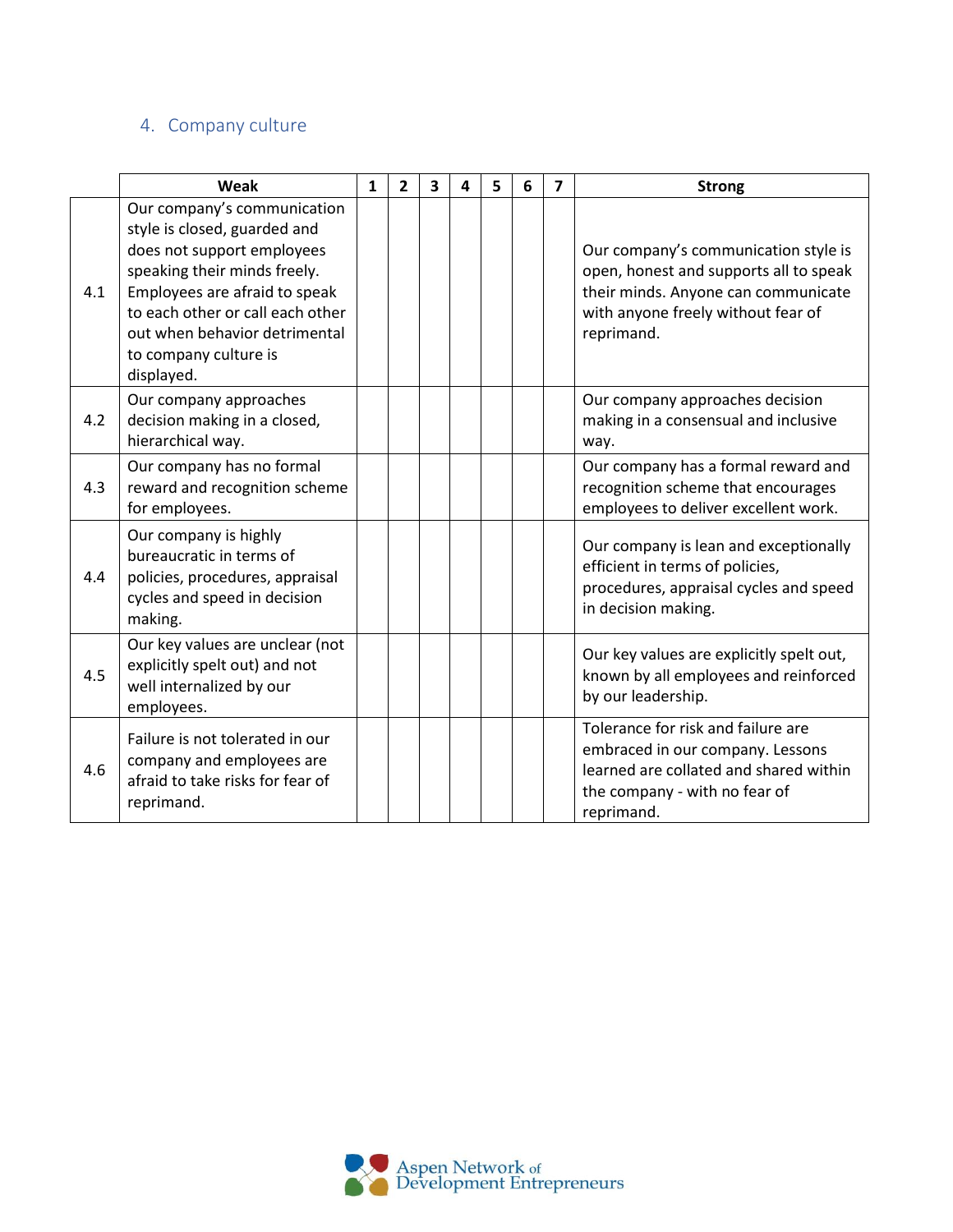#### 5. Gender-inclusive business

|     | Weak                                                                                                                                                                                                                    | $\mathbf{1}$ | $\overline{2}$ | $\overline{\mathbf{3}}$ | 4 | 5 | 6 | $\overline{\mathbf{z}}$ | <b>Strong</b>                                                                                                                                                                                                                                                                                                      |
|-----|-------------------------------------------------------------------------------------------------------------------------------------------------------------------------------------------------------------------------|--------------|----------------|-------------------------|---|---|---|-------------------------|--------------------------------------------------------------------------------------------------------------------------------------------------------------------------------------------------------------------------------------------------------------------------------------------------------------------|
| 5.1 | Our company has not taken<br>any actions to promote gender<br>equality or women's<br>empowerment within our own<br>workforce                                                                                            |              |                |                         |   |   |   |                         | Our company has a company-wide<br>strategy for gender equality and/or<br>women's empowerment that includes<br>time-bound, measurable goals and has<br>assigned human and/or financial<br>resources.                                                                                                                |
| 5.2 | Our company does not have<br>any specific activities to recruit,<br>promote, and/or retain women                                                                                                                        |              |                |                         |   |   |   |                         | Our company has specific goals for<br>women's representation in different<br>levels of the organization, takes<br>proactive steps to recruit women and<br>offers professional development<br>opportunities to build the pipeline of<br>qualified women for management/<br>senior leadership level positions.       |
| 5.3 | Our company does not have<br>non-discrimination, equal<br>opportunity or sexual<br>harassment policy in writing<br>[for guidance this can be either<br>stand-alone or clearly included<br>in a broader corporate policy |              |                |                         |   |   |   |                         | Our company has a visible and<br>actionable non-discrimination and<br>equal opportunity policy in writing that<br>identifies specific procedures for how<br>to investigate and follow up on reports<br>and has been communicated to all<br>employees.                                                              |
| 5.4 | Our company does not have<br>any specific actions to promote<br>an inclusive and diverse work<br>environment.                                                                                                           |              |                |                         |   |   |   |                         | Our company promotes an inclusive<br>work environment through policies and<br>actions such as work-life balance<br>policies, support for employees as<br>parents and caregivers (e.g.<br>paternity/maternity leave beyond<br>national regulatory requirements),<br>telecommuting or flexible work<br>arrangements. |